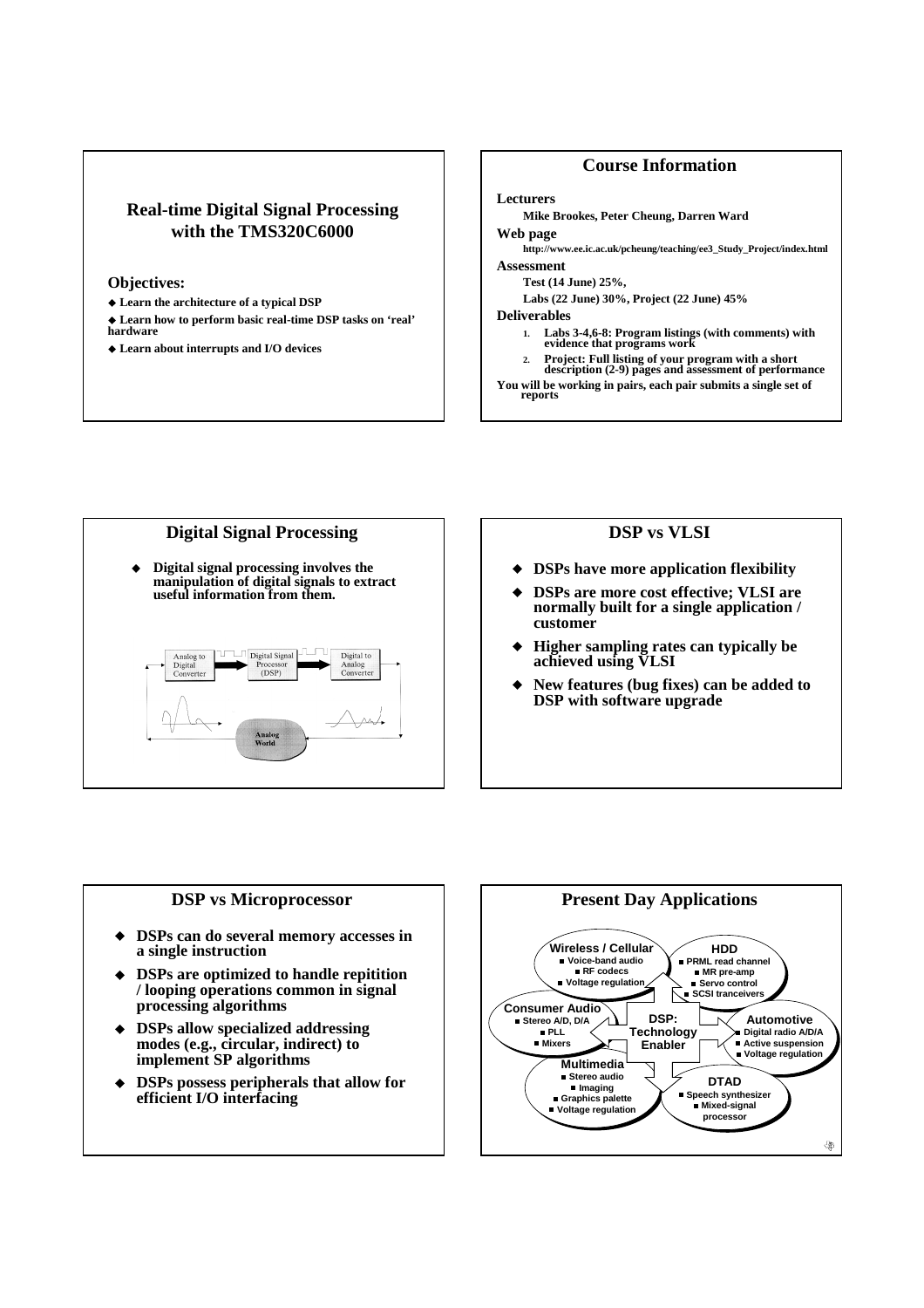



| <b>Device</b>                                                                | <b>MIPS</b>   | MHz        | <b>K</b> Bytes | Pins    | w                                        | \$           | Periphs          |
|------------------------------------------------------------------------------|---------------|------------|----------------|---------|------------------------------------------|--------------|------------------|
| 6201                                                                         | 1600          | 200        | 128            | 352     | 1.3                                      | $80 - 100$   | D2H              |
| 6202                                                                         | 2000          | 250        | 384            | 384/352 | 2.1                                      | 110 - 170    | D3X              |
| 6203                                                                         | 2400          | 300        | 896            | 384     | 1.3                                      | 150 - 190    | D <sub>3</sub> X |
| 6204                                                                         | 1600          | 200        | 128            | 384     | 0.8                                      | $30 -$<br>60 | D <sub>2</sub> X |
| 6205                                                                         | 1600          | 200        | 128            | 306     | 0.8                                      | 40 -<br>70   | D2P              |
| 6211                                                                         | 1200          | 150        | 72             | 256     | 0.9                                      | $25 -$<br>40 | E <sub>2</sub> H |
| Device                                                                       | <b>MFLOPS</b> | <b>MHz</b> | KBytes         | Pins    | w                                        | \$           | <b>Periphs</b>   |
| 6701                                                                         | 1000          | 167        | 128            | 352     | 1.4                                      | 110 - 170    | D <sub>2</sub> H |
| 6711                                                                         | 900           | 150        | 72             | 256     | 1.1                                      | 50<br>$25 -$ | E <sub>2</sub> H |
| 6712                                                                         | 600           | 100        | 72             | 256     | 0.7                                      | $10 -$<br>22 | E <sub>2</sub>   |
| Peripherals Legend:                                                          |               |            |                |         | Pin for Pin Compatibility.               |              |                  |
| D.E<br>DMA (4), EDMA (16)                                                    |               |            |                |         | 6201 & 6701                              |              |                  |
| # of McBSP Serial Ports<br>2,3<br>H.X.P<br><b>HPI (Host Port), XBUS, PCI</b> |               |            |                |         | 6211 & 6711 & 6712<br>6202 & 6203 & 6204 |              |                  |





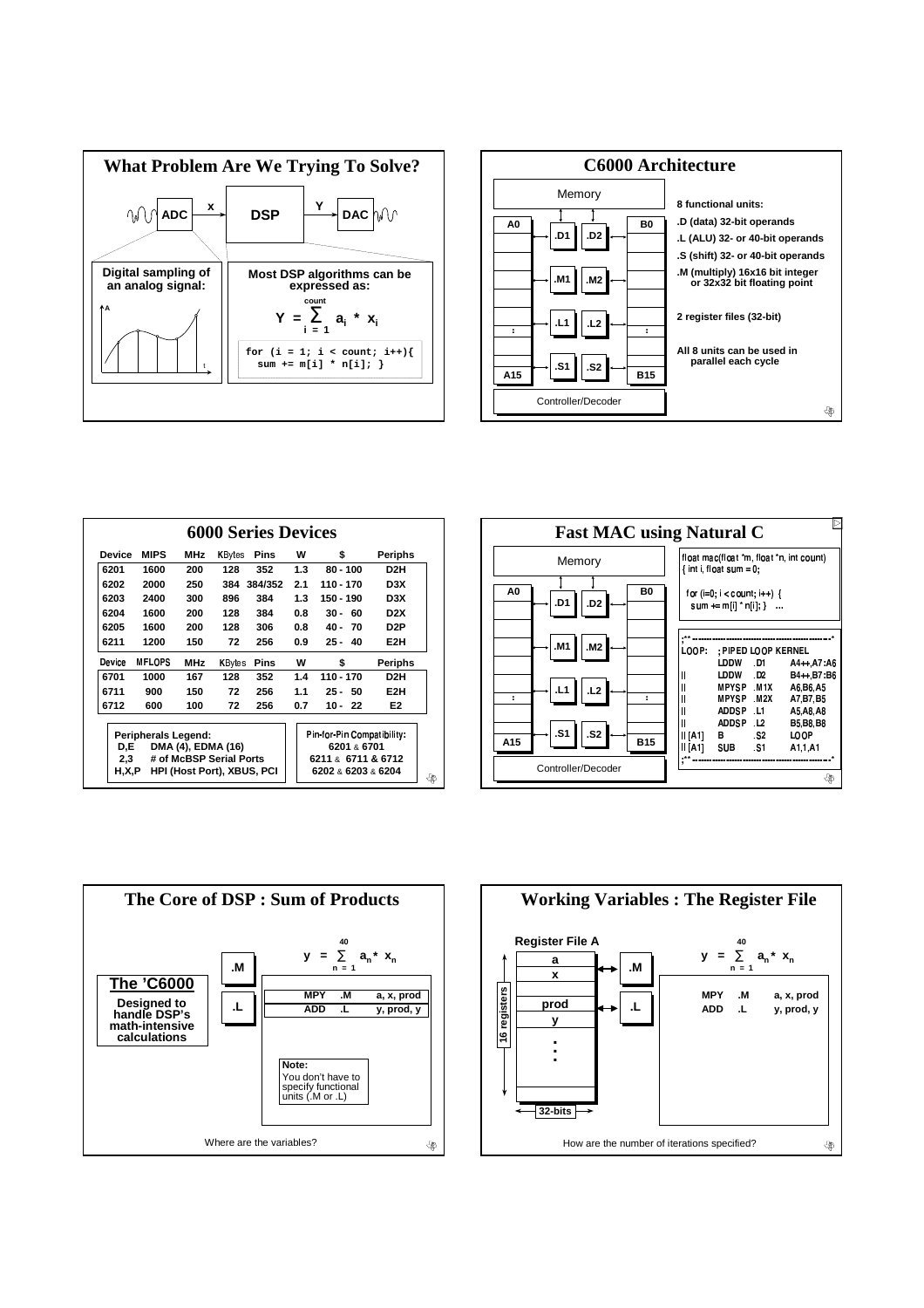









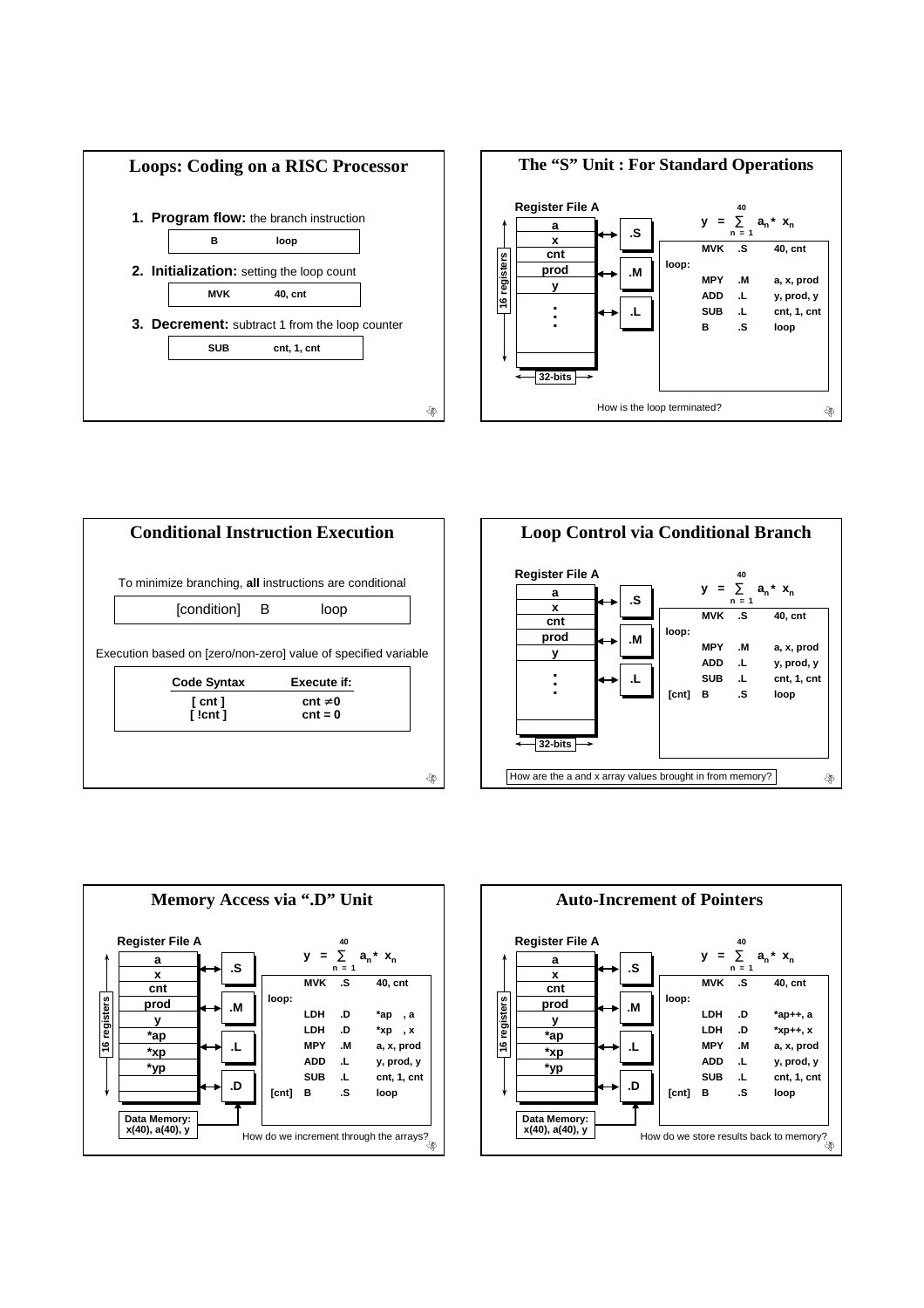









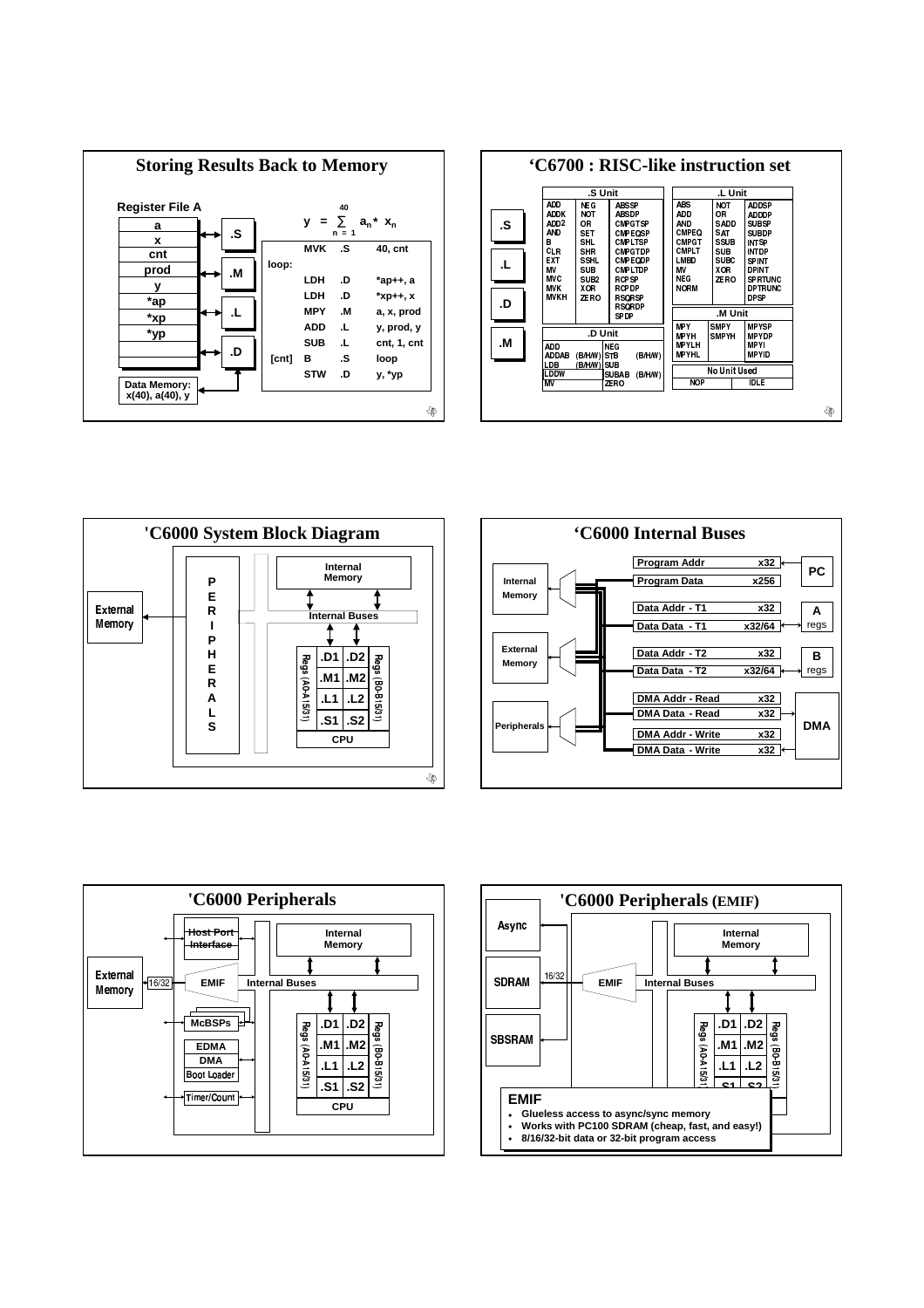